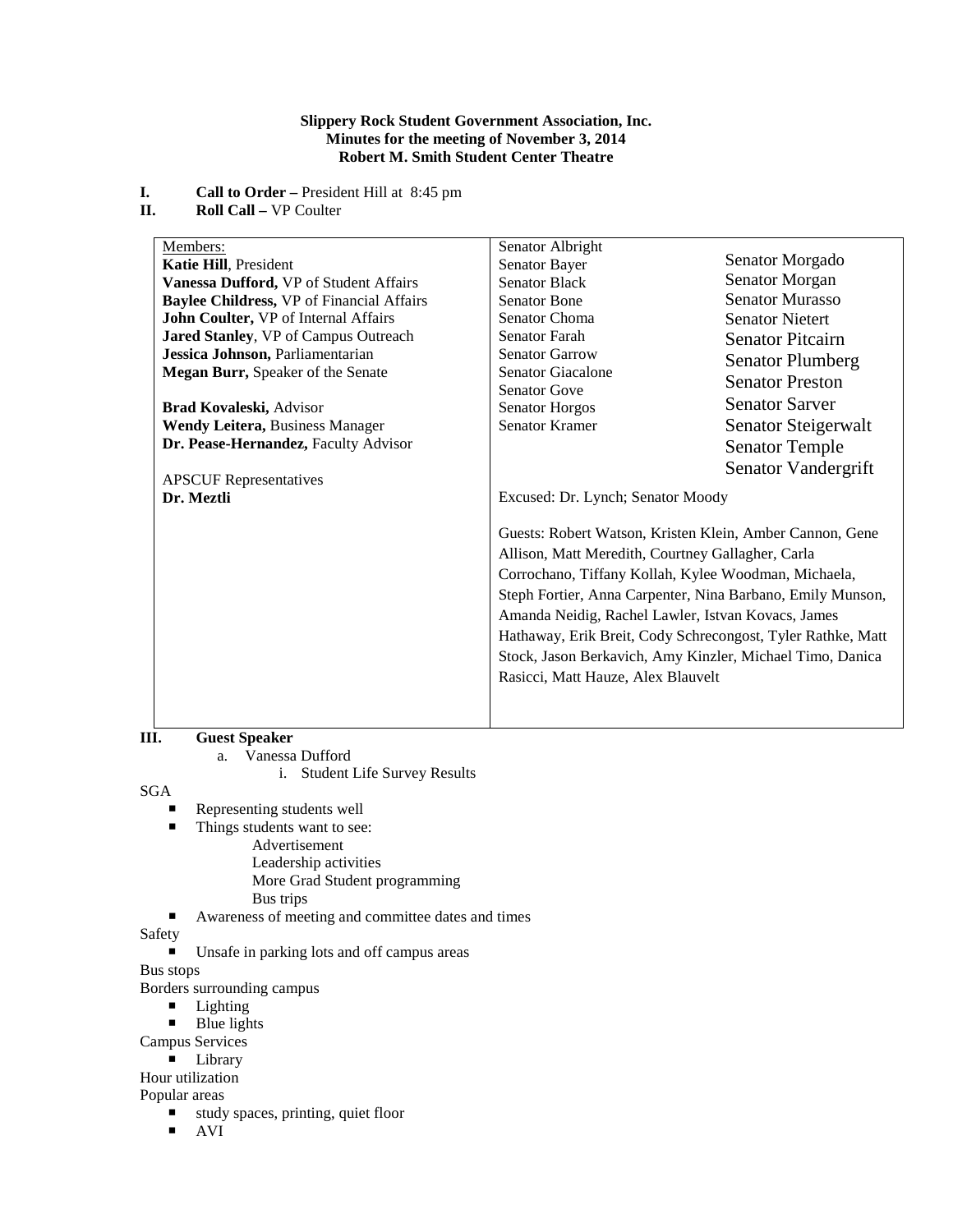Very satisfied and moderately satisfied with all dining areas Hours need to fit student schedules

More meal swipe options

**Diversity** 

- Diverse experiences now will help after college
- Campus community supportive of diversity
- Ways to increase support for diversity

Ethnic food options

Advertise diversity awareness

Accessibility

- $\blacksquare$  Accessibility to buildings
- $\blacksquare$  More ramps
- $\blacksquare$  Curb cuts
- $\blacksquare$  Sidewalks

## **IV. Old Business**-none

## **V. New Business**

**Motion # 1-** That SRSGA approves the minutes from the meeting on October 20, 2014 Bone/Preston President Hill moves to table, minutes were not distributed for review. Murasso/Albright **Motion to table Passes**

**Motion # 2** That SRSGA opens elections for graduate senator. The individual that receives the most votes will become elected as the new graduate senator. **Sarver/Morgado**

-Alex Blauvelt

Works with JumpStart Program, pairs freshman with mentor and mentor meets with him to talk about transitioning.

Co-advisor of SUMA, multicultural outreach. Event - Red Ribbon Monologues Words: Diligent, Daring, Abstract

# **Motion Passes President Hill swears in Alex Blauvelt.**

**Motion #3-** That SRSGA approves the proclamation declaring Veterans week November 9<sup>th</sup> through the  $15<sup>th</sup>$ . Bayer/Coulter **Motion Passes**

## PROCLAMATION

WHEREAS, Slippery Rock Student Government Association recognizes millions of veterans who have served the people of the United States of America in past or current combat and

WHEREAS, Slippery Rock Student Government Association acknowledges the service and sacrifice of the men and women who have worn the uniforms of the United States Armed Forces and

WHEREAS, Slippery Rock Student Government Association believes all should be reminded freedom is not free and these soldiers have overcome many challenges and obstacles to return to civilian life and

WHEREAS, Slippery Rock Student Government Association especially pays tribute to the students of Slippery Rock University who have bravely defended our nation and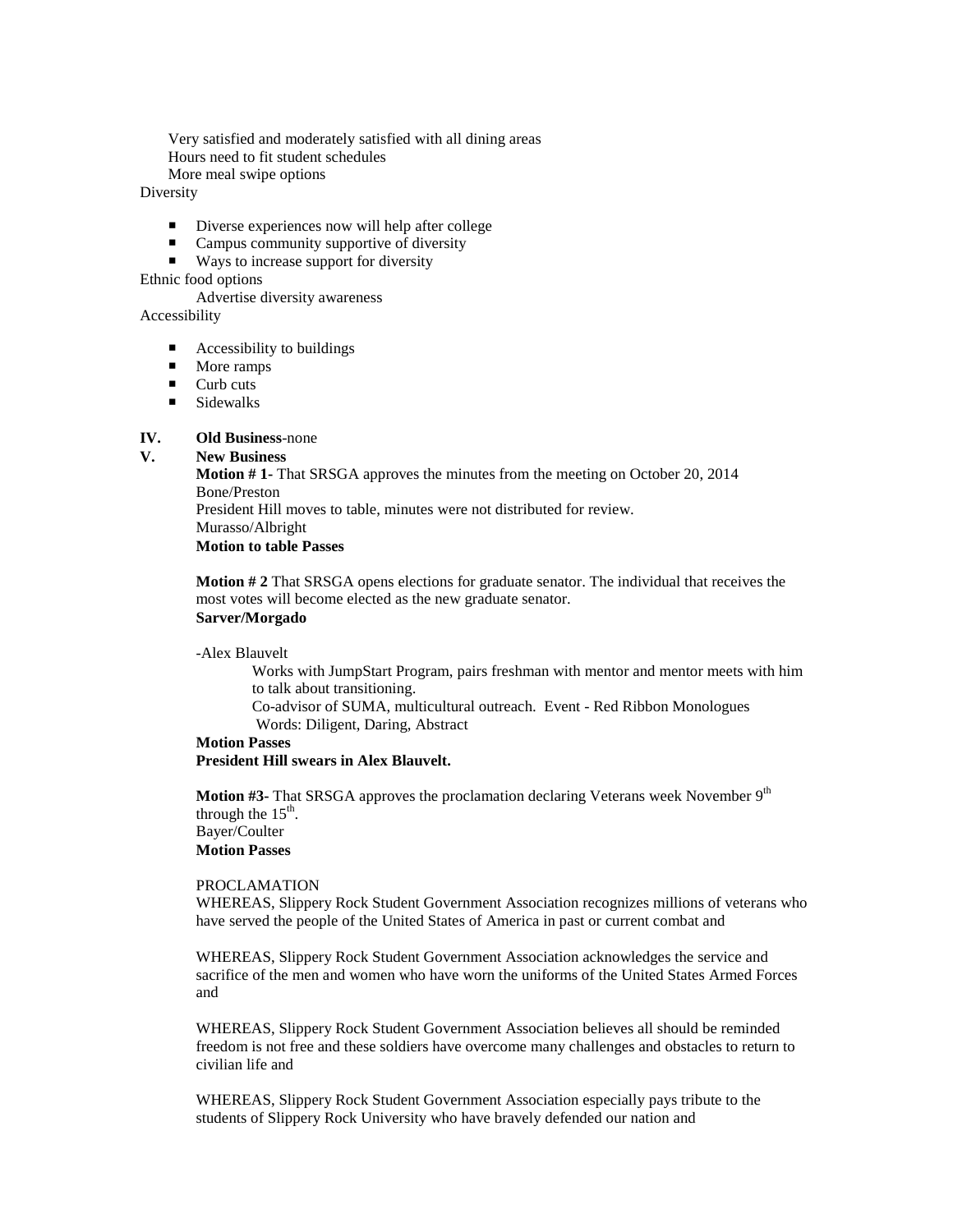NOW, THEREFORE, I Katie Hill, President of the Slippery Rock Student Government Association, hereby dedicates the week of November  $9<sup>th</sup>$  through the 15<sup>th</sup> of the year 2014 to all the men and women who have safeguarded the honor and citizens of these United States of America and Slippery Rock University will recognize this week by hosting veterans for breakfast, bringing Navy Seal Marcus Luttrell to campus, as well as holding a care package drive for troops.

IN WITNESS WHERE OF, I have here unto set my hand and caused the official seal of the Office of the President to be affixed to this Proclamation on this day of November 3, 2014.

**Motion # 4-** That SRSGA approve the new initiative of \$13,000 for Student Government Association Vandergrift/Horgos -VP Stanley Presents the New Initiative Evening route trial period The rest of this semester and half of next semester -Wendy Leitera Ridership was declining Warm spring could have been the reasoning Daylight Savings Time as a time frame Darkness and Weather

## -VP Childress

Thinks it's a great idea because ridership is going up and it will be a harsh winter -Senator Plumberg

Agrees that evening route should be brought back

## -VP Stanley

Marketing plan is ready to go as soon as a schedule is finalized with Campbell Bus **Motion Passes with one abstention**

**Motion #5-** That SRSGA approve the new initiative for the \$127.00 for the Law Society. Bayer/Murasso

-Senator Black

Transportation to Ohio State School of Law

**-VP Childress**

Currently do not have a budget but are working hard towards one, for next budget year **Motion passes with one no vote**

**Motion #** 6 That SRSGA elects Larry Brink as a nonstudent voting member of the SRSGA Board of Directors.

#### **Nietert/Black**

-Larry is a SGA Alum; PASSHE BOG; currently a Lease Specialist for UPMC.

 How do you feel SRSGA would benefit from your involvement on the Board? I have knowledge of SRSGA's organizational structure and operating units. I've been wanting to become more connected with SRU since moving back to the area a few years ago, and I think this is a great opportunity to do so. Also, I believe my past experience with the organization, in conjunction with the work that I've done in the education and business sectors following graduation from SRU, makes me an ideal candidate for the position.

## -President Hill

These people will be helping us to make decisions, looking out for our best interest -VP Childress

Search Committee has been established to review these candidates

They had gone over the candidates qualifications

## -Brad Kovaleski

Only two term SGA president since I've been back Active alumni with Cross Country

### **Motion Passes**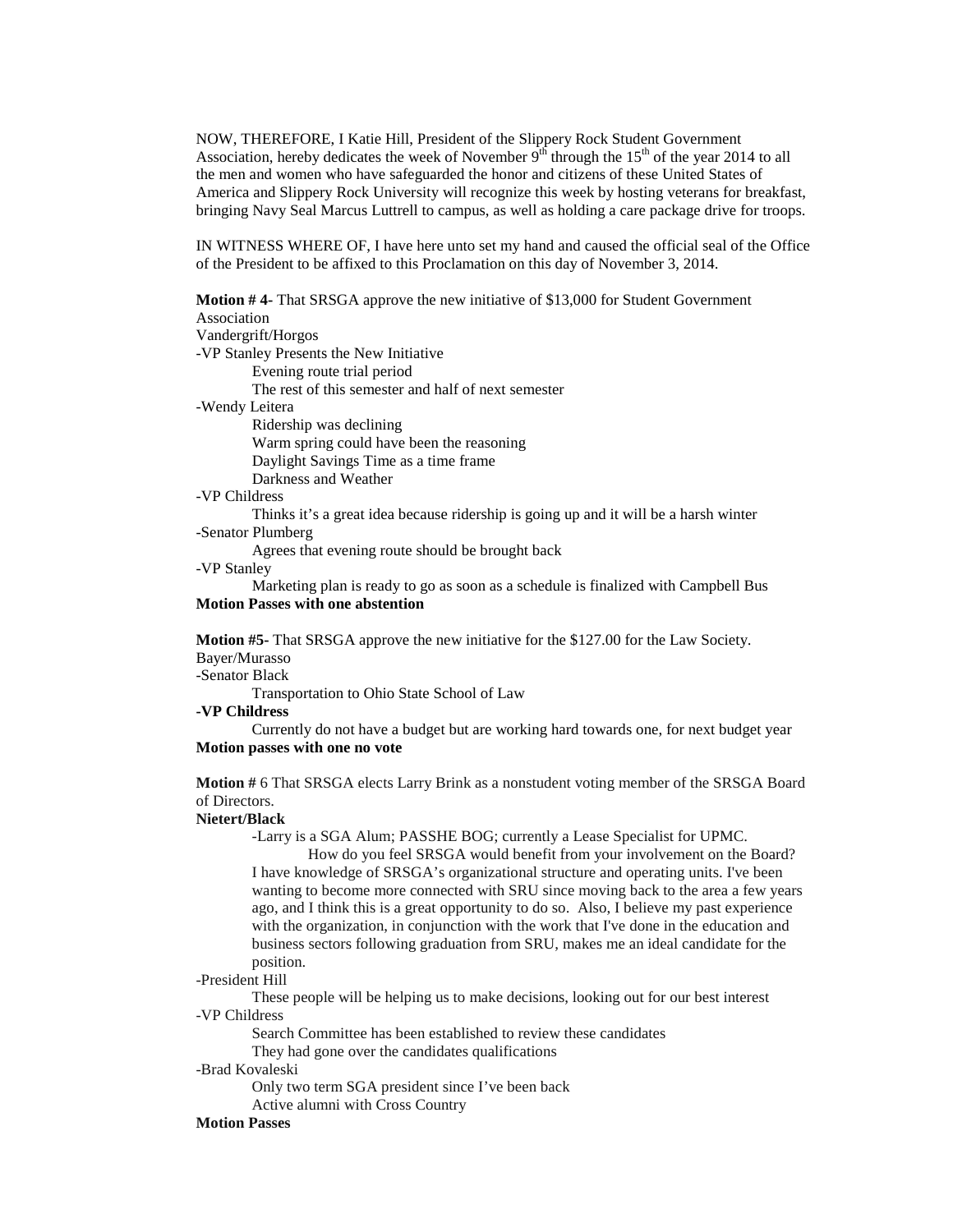**Motion #** 7- That SRSGA elects Linda Gill as a nonstudent voting member of the SRSGA Board of Directors.

Murasso/Morgado

-Retired Senior VP Mellon Bank

-How do you feel SRSGA would benefit from your involvement on the Board? I am intelligent, organized and ask detailed questions in an effort to become totally informed on the topics under discussion. I am used to being in a leadership position and assuming a significant amount of responsibility. I think these qualities are very helpful in any organization.

-President Hill

Search Committee also recommends Linked with Greek life and athletics

**Motion Passes with one no vote**

# **VI. Open Forum**

-Election day is tomorrow -Happy Bus will be running 11-3 to both voting stations on a 20-minute loop -November  $14^{th}$ -21<sup>st</sup> Christmas Carol – Come watch -November  $5<sup>th</sup>$  – SOL/Internations Week – Day of the Dead Fashion Show 8 in ATS Auditorium -Veteran's Week – Marcus Luttrell moved to Morrow Field House -Collection Drive for Soldiers

-Tennis Club – Proposal

\$162,000 estimate will be closer to \$128,000 People come from all over to play tennis here at Slippery Rock

Funding – Grant with USDA up to \$20,000

In contact with Athletics and Physical Education Department

Jared - Who is responsible for this?

Athletics, Academics, and SGA

Baylee – Try to get as many people involved as possible in our committee Cheney – Get information to me to be a part of the committee

-Credit Card Readers on vending machines – advertise!

Murasso – Estimated date on when they will be on all machines?

Wendy – 40 new ones installed; signage should be on it

# **VII. Officer's Reports**

President Hill

- "Liter" of the Week Sarah Arpino
- Title IX Committee
- Dine with the Directors –November  $13<sup>th</sup>$  at 5:30
- Vote Tomorrow
- Out Wednesday-Sunday
- San Antonio

VP Coulter

- **Bonding!**
- Thanksgiving Dinner!
- November 20 Boozel (back left section)
- Something winter themed to come!
- Working on Mission Statement, A few drafts will be provided next informal to discuss<br>■ Fundraisers
- Fundraisers Planning phase for next Bake Sale